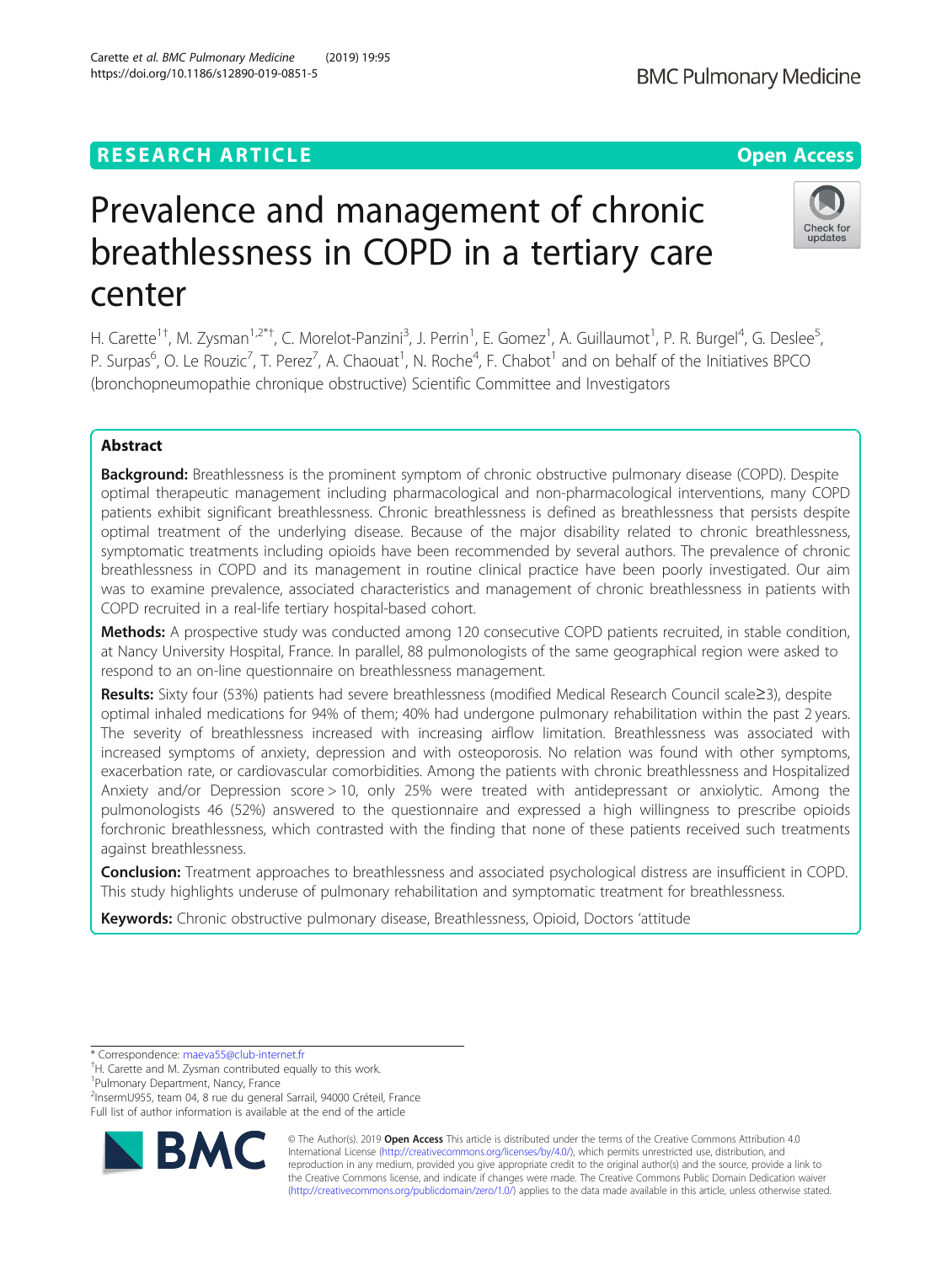### Background

Breathlessness is the first reported symptomin patients with chronic obstructive pulmonary disease (COPD) [[1](#page-5-0)]. Chronic breathlessness is defined as severe breathlessness (modified Medical Research Council dyspnea (mMRC) scale ≥3) that persists despite optimal treatment of the underlying pathology, resulting in disability [\[2,](#page-5-0) [3\]](#page-5-0), which is very similar to refractory breathlessness [\[4\]](#page-5-0). COPD medications (long acting beta 2 agonists, LABA, long acting anti muscarinic, LAMA, and inhaled corticosteroids, ICS) and non-pharmacologic interventions (especially increase in physical activity or pulmonary rehabilitation) may be insufficiently effective to relieve this symptom. Breathlessness-specific therapies that alleviate refractory breathlessness and improve exercise capacity are needed to enhance health outcomes in advanced COPD [\[5\]](#page-5-0). Previous studies have demonstrated the efficacy of low-dose systemic opioids for chronic breathlessness [\[6](#page-5-0)– [10\]](#page-5-0), even if there is conflicting data [\[11\]](#page-5-0). In addition, based on current scientific knowledge, there is still no other effective medication. However, there is an important reluctance to prescribe this treatment [[11](#page-5-0)–[13\]](#page-5-0).

In the present study performed in a real life cohort of patients suffering from COPD (the Initiatives BPCO French cohort, iBPCO cohort), our aim was to examine the characteristics associated with and prevalence of chronic breathlessness in patients with COPD recruited in a tertiary hospital-based cohort. We also investigated the management of chronic breathlessness regarding the use of opioids among pulmonologists of the same region. This study further evaluated the knowledge of pulmonologists about treatments against breathlessness, and their willingness to prescribe morphine for the treatment of severe or chronic breathlessness.

#### Methods

This was a prospective descriptive cohort study. INITIA-TIVES BPCO is a national cohort of patients with spirometry-confirmed COPD recruited by respiratory physicians from tertiary care university hospital centres, as previously described [\[14](#page-5-0)]. The present study population concerns 120 first consecutive stable COPD patients included in the cohort from June 2016 to February 2017 in the Department of Respiratory Medicine, University Hospital of Nancy (Lorraine region, France). This article focuses on breathlessness with an extended interest on drugs such as morphine or benzodiazepines to alleviate this symptom.

#### Patients

The following data were collected at inclusion: medical and smoking history, occupational exposures, breathlessness, exacerbations in the previous year, comorbidities including osteoporosis, body mass index (BMI), St George Respiratory Questionnaire (SGRQ) total score, hospital anxiety and depression score to screen anxious and depressive symptoms (HAD score anxiety and/or depression > 10 corresponding to high probability of symptoms of anxiety and/or depression)  $[15]$  $[15]$ , activity daily living (ADL) [\[16](#page-5-0)], post-bronchodilator spirometry, pulmonary rehabilitation in the last 2 years, and medications. Cardiovascular disease was defined by declarative way, specialized cardiovascular follow-up or specific cardiovascular medications (at least beta-blockers or angiotensin-converting enzyme inhibitors).

#### Definition of severe and chronic breathlessness

Severe breathlessness was defined by mMRC scale ≥3. We defined chronic breathlessness as severe breathlessness that persists more than 3 months [[3\]](#page-5-0) despite optimal treatment of the underlying disease (considered as such when recommended medications according to GOLD recommendations were prescribed: LABA or LAMA or LABA and LAMA +/− ICS [\[2](#page-5-0), [17\]](#page-5-0)), and that results in disability [[2\]](#page-5-0). We distinguished chronic breathlessness despite pulmonary rehabilitation within the past 2 years (supervised exercise training and therapeutic education) from chronic breathlessness without pulmonary rehabilitation.

#### Pulmonologist questionnaire (Additional file [1:](#page-4-0) Table S1)

All pulmonologists from the Lorraine region were invited to complete an anonymous and confidential on-line questionnaire from 2017/02/27 to 2017/03/27, which was developed for this study specifically. This questionnaire explored the willingness and experience in prescribing pulmonary rehabilitation and medications including opioids, anxiolytic and antidepressant in patients with COPD and breathlessness treated as out-patients, or in hospital, or at the end of life.

#### Statistical analysis

Qualitative variables were described in numbers and percentages. Quantitative variables were described by mean and standard deviation or median and inter-quartile range. Differences in clinical characteristics were assessed using chi-square tests or Fisher's exact tests, as appropriate, for discrete variables, and Wilcoxon or Kruskal–Wallis tests for quantitative variables.Relationships between different variables were examined with the Pearson correlation test.A value of  $p \le 0.05$  was considered statistically significant. The analysis of the results was carried out with SAS® 9.2 statistical software.

#### Ethics approval

The study was approved by the Ethics Committee of Versailles, France (number: 04–479). All patients provided written consent.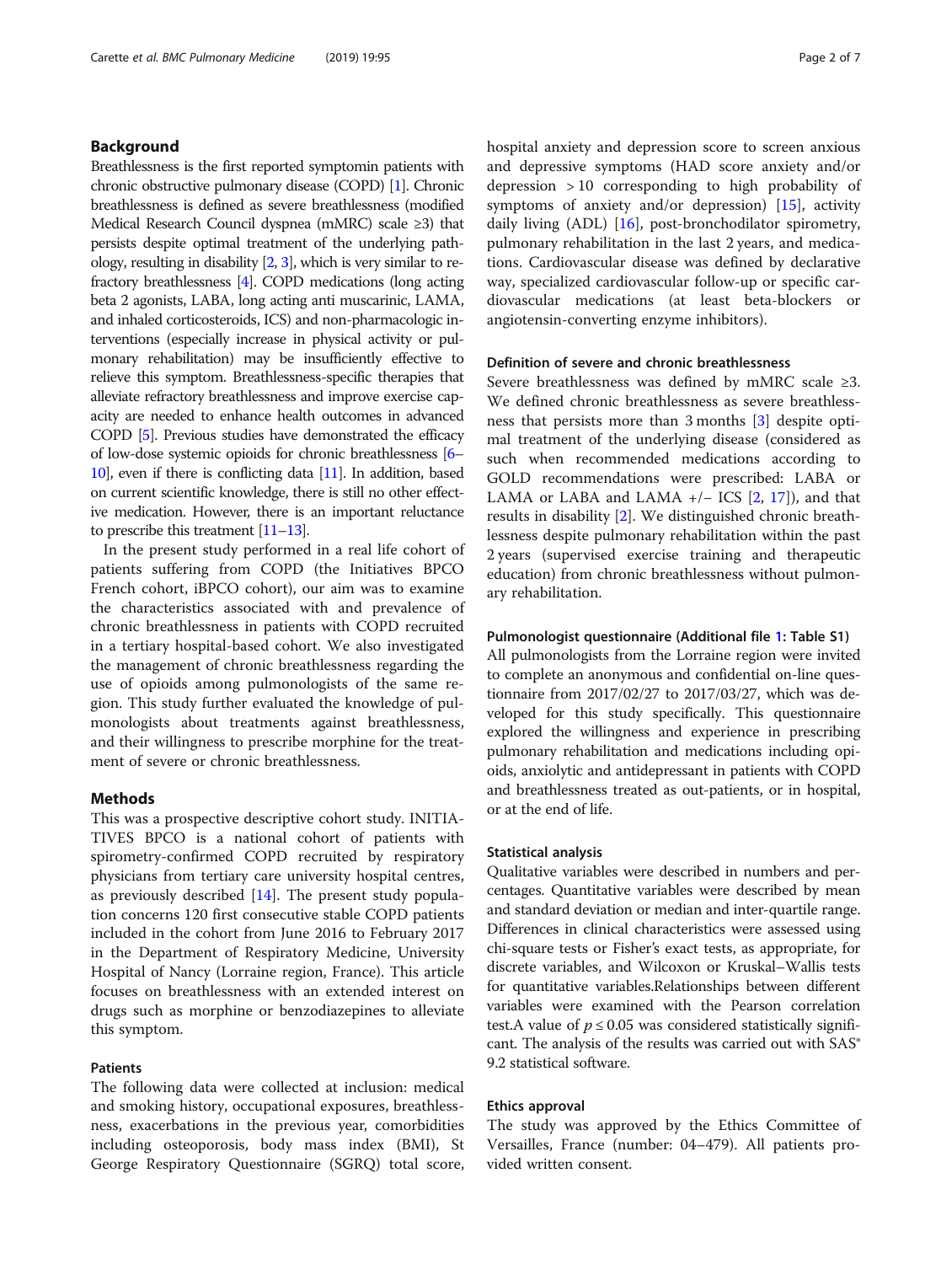#### Results

#### Patients

Main characteristics of patients ( $n = 120$ ) are provided in Table 1. In the overall population, the median FEV1 was 47 (26–60) % of predicted values, the median BMI 29 (21–31) Kg.m<sup>-2</sup>, and the median smoking 40 (28–51) pack/year (PA). Sixty four (53%) patients had severe breathlessness, including 39 (32%) patients with mMRC  $= 3$  and 25 (21%) patients with mMRC  $= 4$ . Ninety four percent of patients with severe dyspnea were currently receiving inhaled medications considered as optimal (i.e., two bronchodilators or a combination of long acting beta-2-agonist +/− ICS), and 40% had received pulmonary rehabilitation within the past 2 years. The severity of breathlessness increased with increasing airflow limitation ( $r = 0.49$ ,  $p < 0.0001$ ) whereas other clinical characteristics (age, gender, BMI, smoking status) were not associated with breathlessness severity.

Patients with severe breathlessness  $(n = 64)$  exhibited more suspected anxiety and depression symptoms than

those with non-severe breathlessness (respectively  $p =$ 0.003 and  $p = 0.001$ ). HAD scale found quiet high proportions of patients with suspected anxiety (34%) or depression (30%) in patients with severe breathlessness. In terms of treatments targeting these symptoms, 27% of patients with positive HAD score received an anxiolytic and 16% an antidepressant. Patients with HAD-A score  $\leq 10$  or HAD-D score  $\leq 10$  didn't have prescription of, respectively, anxiolytics or antidepressant.

Among the 64 patients with severe breathlessness (mMRC ≥3), 41 patients (64%) had chronic breathlessness. Of these, 17 patients still experienced breathlessness despite pulmonary rehabilitation. Chronic breathlessness moderately correlated with anxiety  $(r = 0.27, p = 0.023)$ , and depression ( $r = 0.5$ ,  $p < 0.0001$ ) and inversely correlated with quality of life, measured by different scales (total SGRQ score = 73+/− 20, r = − 0.69, p < 0.0001, ADL score =  $22+/-10$ , r = 0.64, p < 0.0001). There was no difference in comorbidities except for anxiety, depression and osteoporosis between patients with chronic

Table 1 Patients' characteristics according to their breathlessness status

| Patients' characteristics                  | Whole<br>cohort<br>$(N = 120)$ | Patients with severe breathlessness (mMRC $\geq$ 3) (N =<br>64) | Patients with Chronic<br>breathlessness<br>$(N = 41)$ |
|--------------------------------------------|--------------------------------|-----------------------------------------------------------------|-------------------------------------------------------|
| Age (years) mean +/-SD                     | $66 +/- 6$                     | $64 + (-4)$                                                     | $64 +/- 4$                                            |
| Sex                                        |                                |                                                                 |                                                       |
| Male N (%)                                 | 69 (57%)                       | 40 (62%)                                                        | 26 (63%)                                              |
| BMI (kg.m <sup>2</sup> ) mean $+/-$ SD     | $29 +/- 4$                     | $24 +/-2$                                                       | $25 +/-2$                                             |
| $BMI > 30$ kg.m <sup>2</sup> N (%)         | 52 (43%)                       | 27 (42%)                                                        | 14 (34%)                                              |
| Smoking status                             |                                |                                                                 |                                                       |
| Non smoker N (%)                           | 2(2%)                          | 2(3%)                                                           | 2(5%)                                                 |
| Former smoker N (%)                        | 95 (79%)                       | 47 (73%)                                                        | 30 (73%)                                              |
| Current smoker N (%)                       | 23 (19%)                       | 15 (24%)                                                        | 9(22%)                                                |
| Smoking (Pack/year) mean +/-SD             | $40 +/- 12$                    | $38+/-8$                                                        | $40+/-11$                                             |
| FEV1 (% pred) mean $+/-$ SD                | $47 +/- 13$                    | $29 +/- 15*$                                                    | $26 +/-9*$                                            |
| GOLD spirometric grade                     |                                |                                                                 |                                                       |
| 1 N (%)                                    | 3(3%)                          | 1(1%)                                                           | 1(2%)                                                 |
| 2 N (%)                                    | 47 (39%)                       | 16 (25%)*                                                       | $5(12\%)^*$                                           |
| 3 N (%)                                    | 18 (15%)                       | 5(8%)                                                           | 2(5%)                                                 |
| 4 N (%)                                    | 52 (43%)                       | 42 (66%)*                                                       | 33(81%)*                                              |
| Breathlessness: mMRC scale                 |                                |                                                                 |                                                       |
| 0 N (%)                                    | 3(2%)                          | $\mathbf 0$                                                     | 0                                                     |
| 1 N (%)                                    | 16 (13%)                       | $\circ$                                                         | 0                                                     |
| 2 N (%)                                    | 37 (31%)                       | $\circ$                                                         | $\mathbf{0}$                                          |
| 3 N (%)                                    | 39 (32%)                       | 39 (61%)*                                                       | 18 (44%)*                                             |
| 4 N (%)                                    | 25 (21%)                       | 25 (39%)*                                                       | 23 (56%)*                                             |
| Frequent exacerbations (≥2/year) N<br>(% ) | 49 (41%)                       | 30 (47%)                                                        | 20 (49%)                                              |

BMI Body mass index, COPD Chronic obstructive pulmonary disease, FEV1 Forced expiratory volume in 1 s, GOLD Global initiative for obstructive lung disease, mMRC Modified Medical Research Council, data were expressed as mean +/- SD, \*  $p \le 0.05$ , in comparison with the whole cohort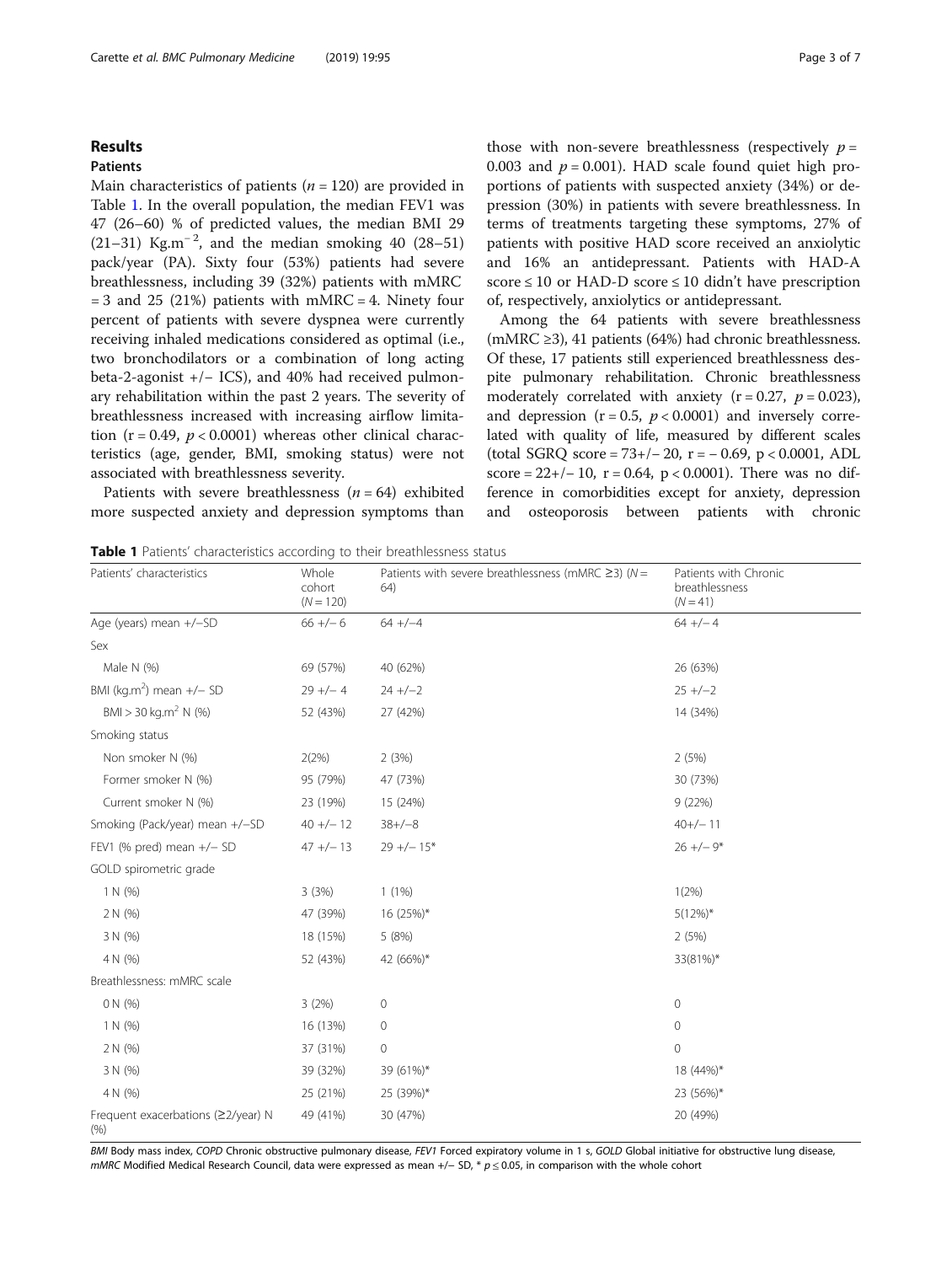breathlessness or not (Additional file [1:](#page-4-0) Table S1). There was no link between chronic breathlessness and obesity or cardiovascular disease.

Among patients suffering from chronic breathlessness with suspected anxiety (HAD-A score > 10), only 20% had anxiolytics. Among those with suspected depression (HAD-D score > 10), only 13% received antidepressants.

Finally, among patients with chronic breathlessness, none had systemic opioids prescribed to treat breathlessness.

#### Pulmonologists

In parallel, pulmonologists of the same geographical region were asked to respond to an on-line questionnaire on breathlessness management. Forty six pulmonologists (52%) among 88 working in the Lorraine region answered to the questionnaire. Among responders, 63% were male, with a mean age of 45 years; 35% worked in university hospital, 30% in general hospital, 24% had private practice, and 11% worked in general hospital and had private practice. Sixty three per cent were experienced pulmonologists; i.e. with over 10 years of practice. The physicians recommended mostly (for 94% of them) pulmonary rehabilitation to treat breathlessness in COPD and half of them believed that opioids have a role in treating dyspnea in stable COPD patients especially for hospitalized patients (48%) compared to out-patients (24%). Concerning medications (antidepressant and anxiolytics), 46% of the doctors declared to prescribe benzodiazepines against breathlessness for hospitalized patients and 13% for out-patients (Table 2).

#### **Discussion**

The goals of this study were to determine the clinical characteristics of COPD patients with severe and/or chronic breathlessness and their treatments used in a real-life cohort. Since this cohort was performed in a tertiary care hospital and to have a wider view, we also

common characteristics with chronic pain but is less likely to be recognised by physicians [[18\]](#page-5-0). In our study the prevalence of severe breathlessness (mMRC≥3) and chronic breathlessness severe breathlessness that persists despite optimal treatment of the underlying pathology) was comparable to previous data [[1\]](#page-5-0). Sundh et al. defined maximal treatment as triple inhaled therapy and physiotherapy [\[19](#page-5-0)]. However ICS have no or marginal effects on breathlessness. Therefore we considered that an optimal pharmacological treatment for breathlessness consisted in LABA and LAMA [\[2](#page-5-0), [17\]](#page-5-0). Besides, we separated chronic breathlessness despite pulmonary rehabilitation from chronic breathlessness without pulmonary rehabilitation. Of note, in the study by Sundh et al., disabling breathlessness was defined as a mMRC score  $\geq 2$  [\[19](#page-5-0)], whereas in our work severe breathlessness is defined by a mMRC score  $\geq$  3.

The severity of breathlessness was associated with lung function impairment but there was no specific clinical characteristic associated with chronic breathlessness in terms of other symptoms, exacerbation rate, and comorbidities, except for increased symptoms of anxiety and/ or depression as already described [[20](#page-6-0)] and osteoporosis. The link between the severity of breathlessness and osteoporosis may be the consequence of a decreased physical activity in these patients [[21](#page-6-0)].

Cardiovascular comorbidities were defined by declarative way, and/or if the patient underwent a cardiologic follow-up, and/or if he received specific cardiovascular medications (at least beta-blockers or angiotensin-converting enzyme inhibitors). However, systematic cardiovascular exploration was not mandatory for each patient, which

**Table 2** Pulmonologists' willingness to prescribe specific treatments for breathlessness in COPD patients

|                                 | Outpatient               | Hospitalized patients    | Palliative care          |
|---------------------------------|--------------------------|--------------------------|--------------------------|
|                                 | N(%)                     | N(%)                     | N(%)                     |
| Medications                     |                          |                          |                          |
| Systemic morphine               | 11 (24%)                 | 22 (48%)                 | 42 (91%)                 |
| Nebulised morphine              | $\sim$                   | 2(4%)                    | 9(20%)                   |
| Benzodiazepines                 | 6 (13%)                  | 21 (46%)                 | 32 (70%)                 |
| Oxygen                          | 8 (17%)                  | 14 (30%)                 | 24 (52%)                 |
| Nebulised furosemide            | $\overline{\phantom{a}}$ | 2(4%)                    | $\overline{\phantom{a}}$ |
| None                            | 27 (59%)                 | $\overline{\phantom{a}}$ | $\overline{\phantom{a}}$ |
| Non-pharmacologic interventions |                          |                          |                          |
| Pulmonary rehabilitation        | 44 (96%)                 |                          |                          |
| Sport                           | 27 (59%)                 |                          |                          |
| Relaxation                      | 10 (22%)                 |                          |                          |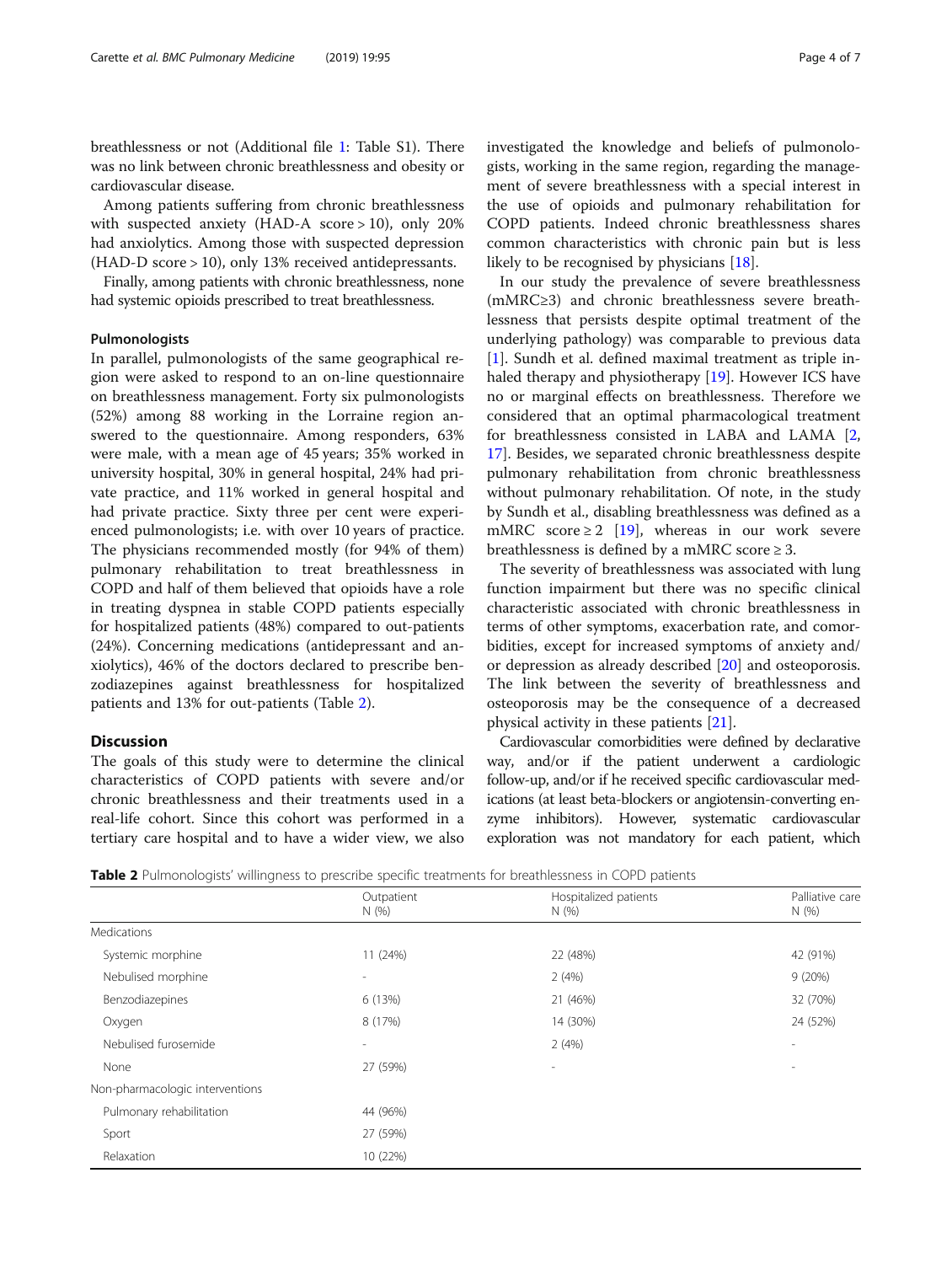<span id="page-4-0"></span>could explain the absence of link between breathlessness and cardiovascular diseases, which are also risk factors for this symptom.

Although pulmonary rehabilitation has been shown to improve breathlessness and quality of life [\[22](#page-6-0)], this treatment was underutilised in this COPD cohort, as previously reported [[6,](#page-5-0) [7,](#page-5-0) [9\]](#page-5-0). As GOLD 2018 update described, the main problem of pulmonary rehabilitation is limited "access". However, the proportion of patients receiving pulmonary rehabilitation is well beyond what is usually described [\[23\]](#page-6-0), which may be due to the setting of the study (tertiary care centre). Besides, in France, pulmonary rehabilitation is covered by insurance companies and in this specific region, the health network around pulmonary rehabilitation is well organized (150 physiotherapists and rehabilitation organized in 7 general hospitals and 2 private hospitals, added to 4 territorial health networks).- Further, our study clearly shows that some patients continue to experience chronic breathlessness despite pulmonary rehabilitation. This must be in part due to the fact that the effect is not persistent after 2 years.

A striking result of our study is the complete lack of use of opioids despite international recommendations [[17\]](#page-5-0) and previous studies showing that opioids reduce severe dyspnea in advanced COPD with stable clinic condition. By contrast, the results of the questionnaire survey demonstrate a high willingness to prescribe opioids for the off-licence indication of chronic breathlessness in COPD, as in other study [\[24,](#page-6-0) [25\]](#page-6-0). In our study, 30% of the 46 responding physicians have expressed a reluctance to prescribe opioids in the context of COPD. Sixty-six percent of them justify this reluctance because they are afraid of respiratory side effects such as respiratory depression. In the literature, reluctance to prescribe opioids ranges from 20 to 55% [\[25](#page-6-0)–[27](#page-6-0)]. Another study performed in practices of young Australian pulmonologists also found that less than 25% of them have already prescribed opiods [\[24\]](#page-6-0). Indeed, in our study, young doctors seem more reluctant than their elders to prescribe opioids in this context.

Regarding suspected anxiety and/or depression (HAD score > 10), our results clearly show an underuse of specific medications including anxiolytics and antidepressants, especially in patients with chronic breathlessness. GOLD committee recommends that, in patients with COPD, both disorders should be treated according to usual guidelines, as there is no evidence that anxiety/depression should be treated differently in the presence of COPD [\[17](#page-5-0)]. However, we used the HAD scale to screen for anxiety or depression but there was no intervention of a psychiatrist to confirm these disorders.

In this prospective cohort, we examined well characterized patients using tools validated in COPD. This is the only study describing patients' characteristics and

pulmonologists' attitudes simultaneously. However, this study has some limitations. It uses a cross-sectional monocentric design and the questionnaire results are, by definition, declarative. Another limitation is the low number of patients with breathlessness and particularly with severe breathlessness.

Finally, although opioids seem to be an interesting tool for breathlessness relief in COPD patients, randomized controlled trials are needed to determine the real clinical benefit and the most suitable target population [[28](#page-6-0)]. Long-term opioid use is cautiously recommended as tight surveillance is needed and their respiratory side effects can be crippling in chronic respiratory disease, particularly in older patients  $[10, 11]$  $[10, 11]$  $[10, 11]$  $[10, 11]$  $[10, 11]$  and in patients with chronic re-spiratory insufficiency [\[28\]](#page-6-0). That could explain why many physicians remain reluctant to prescribe opioids especially due to fear of respiratory adverse effects [\[28\]](#page-6-0) and the off-licence prescription of these medications.

#### Conclusion

Management of breathlessness and frequent comorbidities, such as symptoms of anxiety and/or depression in COPD is insufficient despite pulmonologist's knowledge and willingness. Promoting pulmonary rehabilitation and symptomatic pharmacological treatments might be a key element in the overall management of COPD with a role for opioids use with a tight surveillance.

#### Additional file

[Additional file 1:](https://doi.org/10.1186/s12890-019-0851-5) Table S1. Comorbidities associated with non chronic breathlessness versus chronic breathlessness despite pulmonary rehabilitation. Univariate analysis. (DOCX 15 kb)

#### Abbreviations

BMI: Body Mass Index; COPD: Chronic Obstructive Pulmonary Disease; FEV1: Forced Expiratory Volume in 1 s; GOLD: Global initiative for Obstructive Lung Disease; HAD: Hospital Anxiety and Depression scale; mMRC: Modified Medical Research Council; OSAS: Obstructive Sleep Apnea Syndrome.

#### Acknowledgments

We thank the initiatives BPCO study group M. Zysman (Nancy), P.R.Burgel (Paris), G. Deslee (Reims), P. Surpas (Charnay), O. Le Rouzic (Lille), T.Perez (Lille), N. Roche (Paris), G. Brinchault-Rabin (Rennes), D. Caillaud (Clermont-Ferrand), P. Chanez (Marseille), I. Court-Fortune (Saint-Etienne), R. Escamilla (Toulouse), G. Jebrak (Paris), P. Nesme-Meyer (Lyon) and C. Pinet (Toulon) and: Brigitte Risse (ARAIRLOR, Association régionale d'aide aux insuffisants respiratoires de Lorraine, Nancy).

#### Funding

The Initiatives BPCO cohort is supported by Boehringer Ingelheim France since its creation and has been funded by Pfizer until 2015, in the form of unrestricted grant. The sponsors fund the database, statistical analyses, meetings and submission fees when required. They do not participate in decisions regarding collected data, analyses, article writing and submission. For all these aspects, the Initiatives BPCO group works in total independence.

#### Availability of data and materials

The datasets used and analysed during the current study are available from the corresponding author on reasonable request.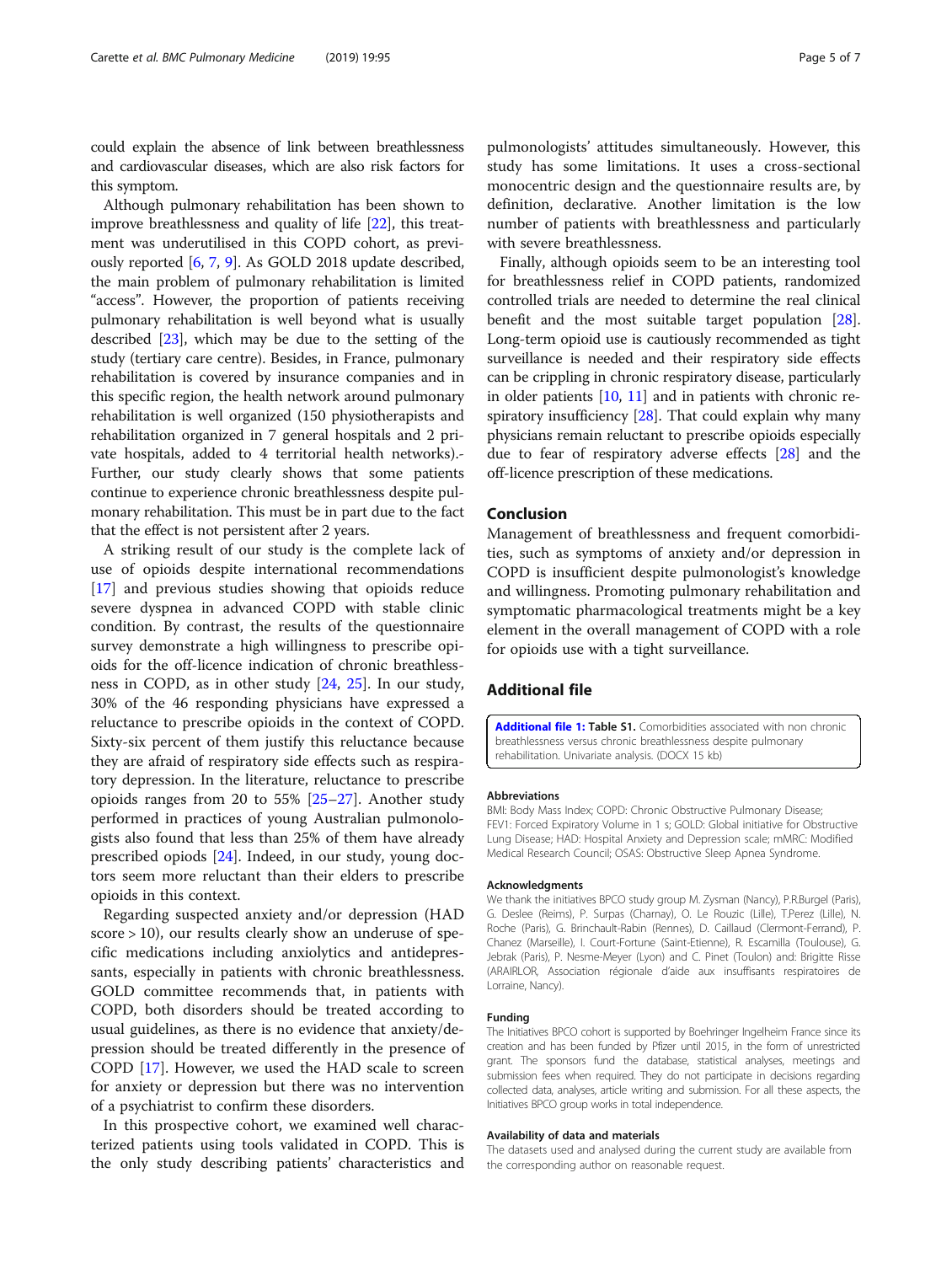#### <span id="page-5-0"></span>Authors' contributions

HC contributes substantially to the acquisition, the analysis, and the interpretation of the work, drafting the work, contributes to the final approval of the version to be published and agrees to be accountable for all aspects of the work. MZ contributes substantially to the conception, the acquisition, the analysis, and the interpretation of the work, drafting the work, contributes to the final approval of the version to be published and agrees to be accountable for all aspects of the work. CMP, JP, EG, AG, PRB, GD, PS, OLR, TP, AC, NR and FC contributes substantially to the conception of the work, drafting the work, contributes to the final approval of the version to be published and agrees to be accountable for all aspects of the work. All authors have read and approved the manuscript.

#### Ethics approval and consent to participate

The study protocol has been approved by the Ethics Committee of Versailles Saint Quentin University, authorization number 04–479, for the protection of human beings involved in biomedical research. The study has also been approved by CCTIRS (Comité Consultatif sur le Traitement de l'Information en matière de Recherche dans le domaine de la Santé), on January the 6th 2005 (04–479). All patients provided written consent.

#### Consent for publication

Not applicable.

#### Competing interests

HC reports grants and personal fees from France Oxygène, personal fees from RIRL reseau d'insuffisance respiratoire de Lorraine, outside the submitted work.

MZ reports grants and personal fees from BoehringerIngelheim, personal fees from Novartis, personal fees from Chiesi, personal fees from GSK outside the submitted work.

CMP declares that she have no competing interests.

JP declares that she have no competing interests.

EG declares that she have no competing interests.

AG declares that she have no competing interests.

PRB reports personal fees from Aptalis, personal fees from Astra-Zeneca, grants and personal fees from Boehringer Ingelheim, personal fees from Chiesi, personal fees from GSK, personal fees from Novartis, personal fees from Pfizer, personal fees from Vertex, personal fees from Zambon, outside the submitted work;

GD reports personal fees from Novartis, personal fees from Astra Zeneca, personal fees from BTG/PneumRx, personal fees from Chiesi, personal fees from Boehringer Ingelheim, outside the submitted work.

PS reports grants and personal fees from Boehringer Ingelheim outside the submitted work.

OLR reports grants and personal fees personal fees and non-financial support from AstraZeneca, Boehringer Ingelheim, Chiesi, Lilly and Novartis; nonfinancial support from GlaxoSmithKline, MundiPharma, Pfizer, Teva, Santelys Association, Vertex and Vitalaire, all outside the submitted work.

TP reports personal fees from Boehringer Ingelheim, personal fees from Novartis, personal fees from GSK, personal fees from Chiesi, personal fees from Pierre Fabre, outside the submitted work.

AC reports grants and personal fees from Boehringer Ingelheim, personal fees from Novartis, personal fees from Actelion, personal fees from GSK outside the submitted work.

NR reports grants and personal fees from Boehringer Ingelheim, grants and personal fees from Novartis, personal fees from Teva, personal fees from GSK, personal fees from AstraZeneca, personal fees from Chiesi, personal fees from Mundipharma, personal fees from Cipla, grants and personal fees from Pfizer, personal fees from Sanofi, personal fees from Sandoz, personal fees from 3 M, personal fees from Zambon, outside the submitted work.

FC reports grants and personal fees from AGEVIE, grants from ARAIRLOR, grants from Air Liquide, grants from Breas, grants from Covidien, grants from Philips, grants from Resmed, grants from Respironics, grants from Weinman and personal fees from Astra-Zeneca, personal fees from Boehringer Ingelheim, personal fees from GSK, personal fees from Novartis, outside the submitted work.

#### Publisher's Note

Springer Nature remains neutral with regard to jurisdictional claims in published maps and institutional affiliations.

#### Author details

<sup>1</sup>Pulmonary Department, Nancy, France. <sup>2</sup>InsermU955, team 04, 8 rue du general Sarrail, 94000 Créteil, France. <sup>3</sup>GH Pitié-Salpêtrière, Respiratory and Intensive Care Medicine Department, Paris, France. <sup>4</sup>Respiratory and Intensive Care Medicine Department, Cochin Hospital, AP-HP and Paris Descartes University (EA 2511), Sorbonne Paris Cité, Paris, France. <sup>5</sup>Pulmonary Department, Maison Blanche University Hospital, INSERM U01250, Reims, France. <sup>6</sup>Centre médical de Bayère, 30, route du Vieux-Château, 69380 Charnay, France. <sup>7</sup>University Lille, CNRS, Inserm, CHU Lille, Institut Pasteur de Lille, U1019 - UMR 8204 - CIIL - Center for Infection and Immunity of Lille, F-59000 Lille, France.

#### Received: 6 December 2018 Accepted: 24 April 2019 Published online: 16 May 2019

#### References

- 1. Mullerova H, Lu C, Li H, Tabberer M. Prevalence and burden of breathlessness in patients with chronic obstructive pulmonary disease managed in primary care. PLoS One. 2014;9:e85540.
- 2. Johnson MJ, Yorke J, Hansen-Flaschen J, et al. Towards an expert consensus to delineate a clinical syndrome of chronic breathlessness. Eur Respir J. 2017;49:5.
- 3. Wiseman R, Rowett D, Allcroft P, et al. Chronic refractory dyspnoea: evidence based management. Aust Fam Physician. 2013;42:137.
- 4. Morelot-Panzini C, Adler D, Aguilaniu B, et al. Breathlessness despite optimal pathophysiological treatment: on the relevance of being chronic. Eur Respir J. 2017;50:1701159.
- 5. Currow DC, Abernethy AP, Ko DN. The active identification and management of chronic refractory breathlessness is a human right. Thorax. 2014;69:393–4.
- 6. Ekstrom M, Bornefalk-Hermansson A, Abernethy A, Currow D. Low-dose opioids should be considered for symptom relief also in advanced chronic obstructive pulmonary disease (COPD). Evid Based Med. 2015;20:39.
- 7. Ekstrom M, Nilsson F, Abernethy AA, Currow DC. Effects of opioids on breathlessness and exercise capacity in chronic obstructive pulmonary disease. A systematic review. Ann Am Thorac Soc. 2015;12:1079–92.
- 8. Ekstrom MP, Bornefalk-Hermansson A, Abernethy AP, Currow DC. Safety of benzodiazepines and opioids in very severe respiratory disease: national prospective study. Bmj. 2014;348:g445.
- 9. Currow DC, McDonald C, Oaten S, et al. Once-daily opioids for chronic dyspnea: a dose increment and pharmacovigilance study. J Pain Symptom Manag. 2011;42:388–99.
- 10. Currow DC, Quinn S, Greene A, Bull J, Johnson MJ, Abernethy AP. The longitudinal pattern of response when morphine is used to treat chronic refractory dyspnea. J Palliat Med. 2013;16:881–6.
- 11. Barnes H, McDonald J, Smallwood N, Manser R. Opioids for the palliation of refractory breathlessness in adults with advanced disease and terminal illness. Cochrane Database Syst Rev. 2016;3:CD011008.
- 12. Politis J, Le B, Smallwood N. Respiratory depression secondary to morphine use in a patient with COPD and refractory breathlessness. Fur Respir J. 2017;49:5.
- 13. Vozoris NT, Wang X, Fischer HD, et al. Incident opioid drug use among older adults with chronic obstructive pulmonary disease: a populationbased cohort study. Br J Clin Pharmacol. 2016;81:161–70.
- 14. Burgel PR, Nesme-Meyer P, Chanez P, et al. Cough and sputum production are associated with frequent exacerbations and hospitalizations in COPD subjects. Chest. 2009;135:975–82.
- 15. Zigmond AS, Snaith RP. The hospital anxiety and depression scale. Acta Psychiatr Scand. 1983;67:361–70.
- 16. Pitta F, Troosters T, Probst VS, et al. Physical activity and hospitalization for exacerbation of COPD. Chest. 2006;129:536–44.
- 17. Vogelmeier CF, Criner GJ, Martinez FJ, Anzueto A, Barnes PJ, Bourbeau J, Celli BR, Chen R, Decramer M, Fabbri LM, Frith P, Halpin DM, López Varela MV, Nishimura M, Roche N, Rodriguez-Roisin R, Sin DD, Singh D, Stockley R, Vestbo J, Wedzicha JA, Agusti A. Global Strategy for the Diagnosis, Management, and Prevention of Chronic Obstructive Lung Disease 2017 Report: GOLD Executive Summary. Eur Respir J. 2017;49:3.
- 18. Ahmadi Z, Sandberg J, Shannon-Honson A, et al. Is chronic breathlessness less recognised and treated compared with chronic pain? A case-based randomised controlled trial. Eur Respir J. 2018;15:52.
- 19. Sundh J, Ekström M. Persistent disabling breathlessness in chronic obstructive pulmonary disease. Int J Chron Obstruct Pulmon Dis. 2016;11:2805–12.